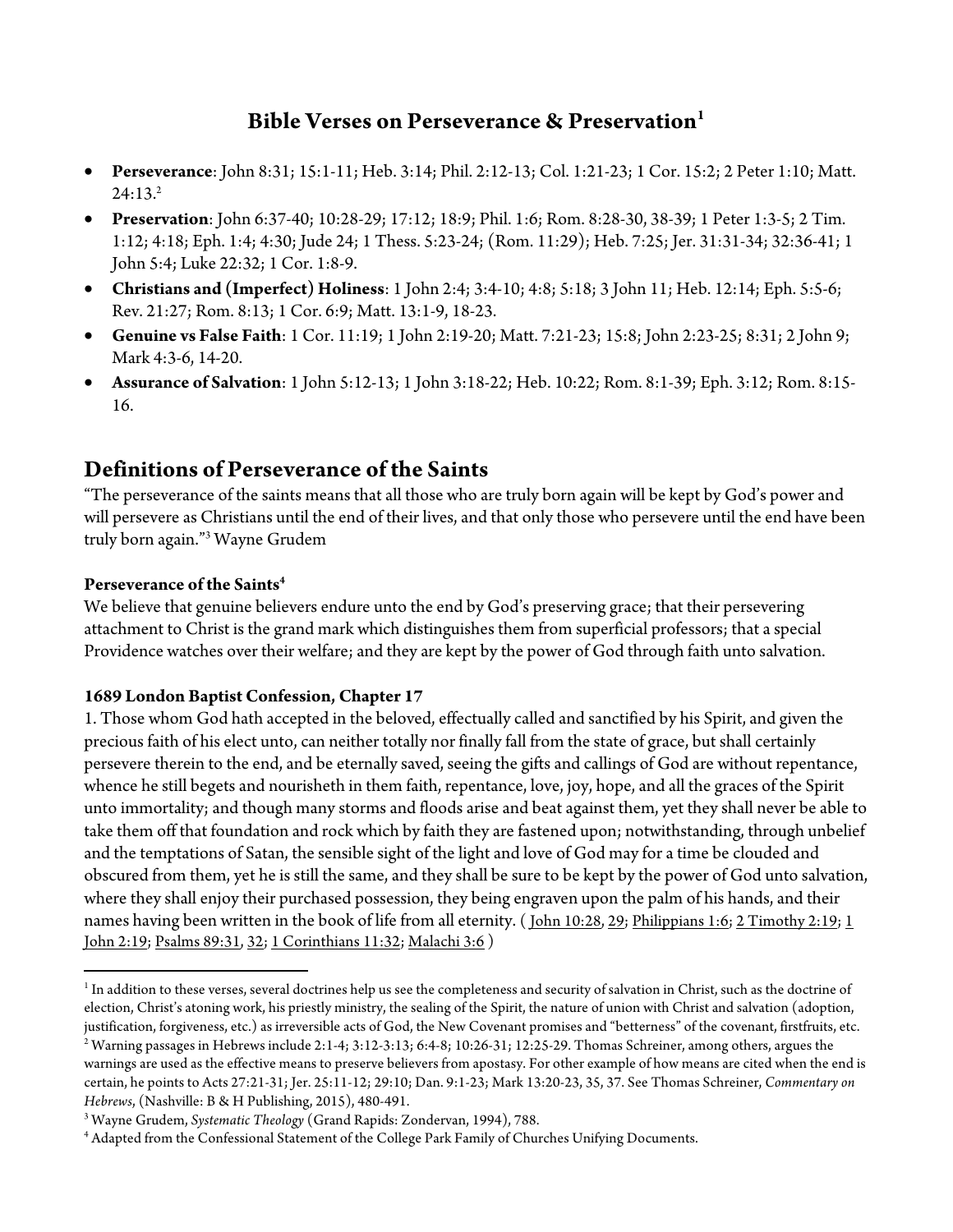# **Biblical Support**

### **The Need for Christians to Persevere in Faith**

"So Jesus said to the Jews who had believed him, 'If you abide in my word, you are truly my disciples,'" (John 8:31)

"Every branch in me that does not bear fruit he takes away, and every branch that does bear fruit he prunes, that it may bear more fruit. **<sup>3</sup>**Already you are clean because of the word that I have spoken to you. **<sup>4</sup>**Abide in me, and I in you. As the branch cannot bear fruit by itself, unless it abides in the vine, neither can you, unless you abide in me. **<sup>5</sup>** I am the vine; you are the branches. Whoever abides in me and I in him, he it is that bears much fruit, for apart from me you can do nothing. **<sup>6</sup>** If anyone does not abide in me he is thrown away like a branch and withers; and the branches are gathered, thrown into the fire, and burned." (John 15:1-6)

"For we have come to share in Christ, if indeed we hold our original confidence firm to the end." (Heb. 3:14)

"And you, who once were alienated and hostile in mind, doing evil deeds, **<sup>22</sup>** he has now reconciled in his body of flesh by his death, in order to present you holy and blameless and above reproach before him, **<sup>23</sup>** if indeed you continue in the faith, stable and steadfast, not shifting from the hope of the gospel that you heard." (Col. 1:21- 23)

"Now I would remind you, brothers, of the gospel I preached to you, which you received, in which you stand, <sup>2</sup> and by which you are being saved, if you hold fast to the word I preached to you—unless you believed in vain."  $(1$  Cor. 15:1-2)

"Therefore, brothers, be all the more diligent to confirm your calling and election, for if you practice these qualities you will never fall." (2 Peter 1:10)

"Everyone who goes on ahead and does not abide in the teaching of Christ, does not have God." (2 John 9)

"But the one who endures to the end will be saved." (Matt. 24:13)

### **The Promise of God's Preserving Grace for Christians**

"All that the Father gives me will come to me, and whoever comes to me I will never cast out. **<sup>38</sup>**For I have come down from heaven, not to do my own will but the will of him who sent me. **<sup>39</sup>**And this is the will of him who sent me, that I should lose nothing of all that he has given me, but raise it up on the last day. **<sup>40</sup>**For this is the will of my Father, that everyone who looks on the Son and believes in him should have eternal life, and I will raise him up on the last day." (John 6:37-40)

"I give them eternal life, and they will never perish, and no one will snatch them out of my hand. **<sup>29</sup>**My Father, who has given them to me, is greater than all, and no one is able to snatch them out of the Father's hand." (John 10:28-29)

"While I was with them, I kept them in your name, which you have given me. I have guarded them." (John 17:12)

"This was to fulfill the word that he had spoken: 'Of those whom you gave me I have lost not one.'" (John 18:9)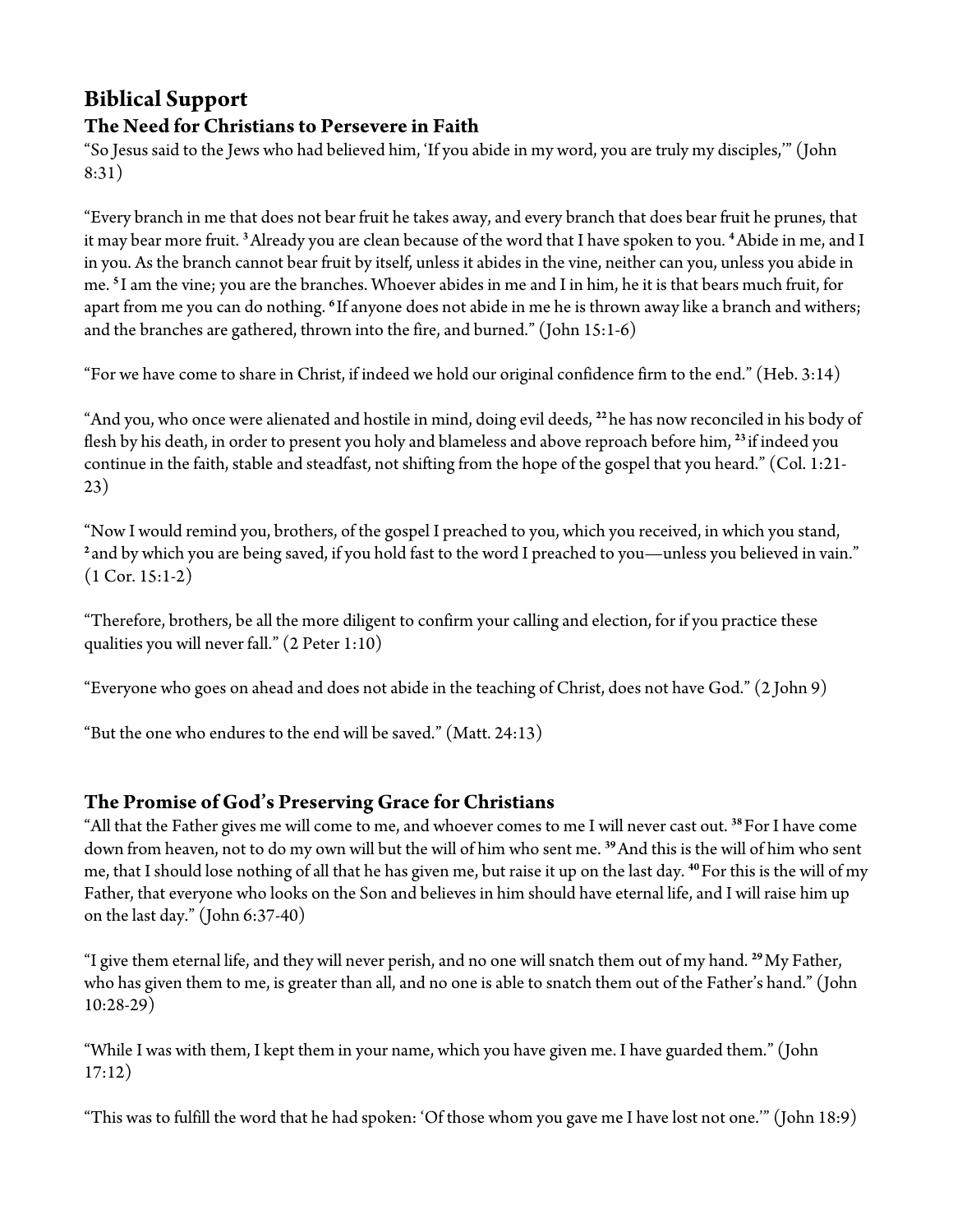"And I am sure of this, that he who began a good work in you will bring it to completion at the day of Jesus Christ." (Phil. 1:6)

"And we know that for those who love God all things work together for good, for those who are called according to his purpose. **<sup>29</sup>**For those whom he foreknew he also predestined to be conformed to the image of his Son, in order that he might be the firstborn among many brothers. **<sup>30</sup>**And those whom he predestined he also called, and those whom he called he also justified, and those whom he justified he also glorified… For I am sure that neither death nor life, nor angels nor rulers, nor things present nor things to come, nor powers, **<sup>39</sup>** nor height nor depth, nor anything else in all creation, will be able to separate us from the love of God in Christ Jesus our Lord." (Rom. 8:28-30, 38-39)

"Blessed be the God and Father of our Lord Jesus Christ! According to his great mercy, he has caused us to be born again to a living hope through the resurrection of Jesus Christ from the dead, **<sup>4</sup>** to an inheritance that is imperishable, undefiled, and unfading, kept in heaven for you, **<sup>5</sup>**who by God's power are being guarded through faith for a salvation ready to be revealed in the last time." (1 Peter 1:3-5)

"But I am not ashamed, for I know whom I have believed, and I am convinced that he is able to guard until that day what has been entrusted to me."  $(2 Tim. 1:12)$ 

"The Lord will rescue me from every evil deed and bring me safely into his heavenly kingdom." (2 Tim. 4:18)

"In him you also, when you heard the word of truth, the gospel of your salvation, and believed in him, were sealed with the promised Holy Spirit, **<sup>14</sup>**who is the guarantee of our inheritance until we acquire possession of it, to the praise of his glory." (Eph. 1:13-14)

"And do not grieve the Holy Spirit of God, by whom you were sealed for the day of redemption." (Eph. 4:30)

"Now to him who is able to keep you from stumbling and to present you blameless before the presence of his glory with great joy," (Jude 24)

"Now may the God of peace himself sanctify you completely, and may your whole spirit and soul and body be kept blameless at the coming of our Lord Jesus Christ. **<sup>24</sup>**He who calls you is faithful; he will surely do it." (1 Thess. 5:23-24)

"For the gifts and the calling of God are irrevocable." (Rom. 11:29)

"Consequently, he is able to save to the uttermost those who draw near to God through him, since he always lives to make intercession for them." (Heb. 7:25)

"But I have prayed for you that your faith may not fail. And when you have turned again, strengthen your brothers." (Luke 22:32)

"For everyone who has been born of God overcomes the world. And this is the victory that has overcome the world—our faith. **<sup>5</sup>**Who is it that overcomes the world except the one who believes that Jesus is the Son of God?" (1 John 5:4-5)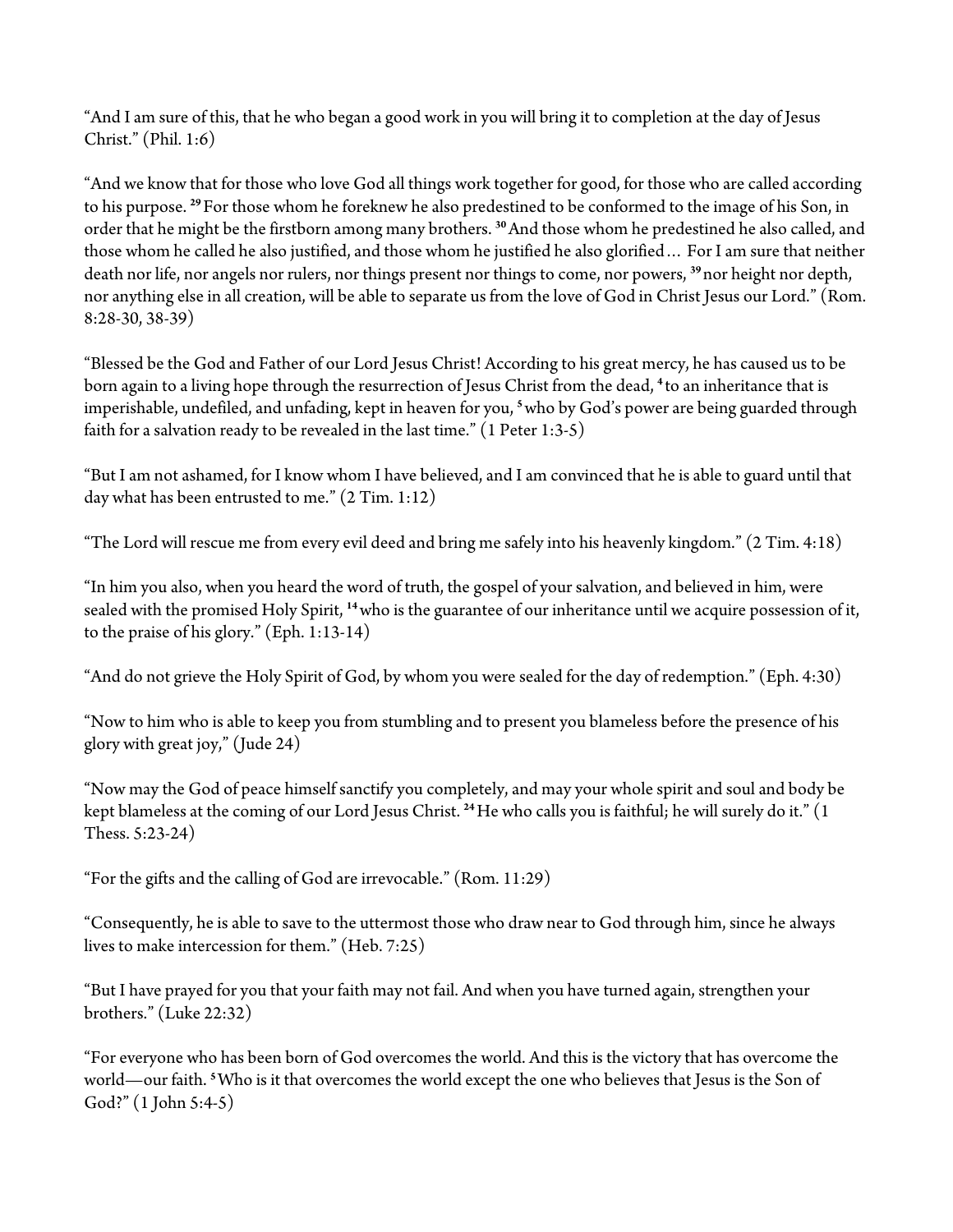"You are not lacking in any gift, as you wait for the revealing of our Lord Jesus Christ, **<sup>8</sup>**who will sustain you to the end, guiltless in the day of our Lord Jesus Christ. **<sup>9</sup>**God is faithful, by whom you were called into the fellowship of his Son, Jesus Christ our Lord." (1 Cor. 1:7-9)

#### **Assurance of Salvation**

"And this is the testimony, that God gave us eternal life, and this life is in his Son. **<sup>12</sup>**Whoever has the Son has life; whoever does not have the Son of God does not have life. I write these things to you who believe in the name of the Son of God, that you may know that you have eternal life." (1 John 5:11-13)

"By this we shall know that we are of the truth and reassure our heart before him; **<sup>20</sup>** for whenever our heart condemns us, God is greater than our heart, and he knows everything. **<sup>21</sup>**Beloved, if our heart does not condemn us, we have confidence before God." (1 John 3:19-21)

"Let us draw near with a true heart in full assurance of faith, with our hearts sprinkled clean from an evil conscience and our bodies washed with pure water." (Heb. 10:22)

"There is therefore now no condemnation for those who are in Christ Jesus." (Rom.  $8:1$ )

"In whom we have boldness and access with confidence through our faith in him." (Eph. 3:12)

"For you did not receive the spirit of slavery to fall back into fear, but you have received the Spirit of adoption as sons, by whom we cry, 'Abba! Father!' **<sup>16</sup>**The Spirit himself bears witness with our spirit that we are children of God." (Rom. 8:15-16)

### **Christians Will Not Be Characterized by Sin and Unrepentance**

"Everyone who makes a practice of sinning also practices lawlessness; sin is lawlessness. **<sup>5</sup>**You know that he appeared in order to take away sins, and in him there is no sin. **<sup>6</sup>**No one who abides in him keeps on sinning; no one who keeps on sinning has either seen him or known him. **<sup>7</sup>**Little children, let no one deceive you. Whoever practices righteousness is righteous, as he is righteous. **<sup>8</sup>**Whoever makes a practice of sinning is of the devil, for the devil has been sinning from the beginning. The reason the Son of God appeared was to destroy the works of the devil. **<sup>9</sup>**No one born of God makes a practice of sinning, for God's seed abides in him; and he cannot keep on sinning, because he has been born of God. **<sup>10</sup>**By this it is evident who are the children of God, and who are the children of the devil: whoever does not practice righteousness is not of God, nor is the one who does not love his brother." (1 John 3:4-10)

"For you may be sure of this, that everyone who is sexually immoral or impure, or who is covetous (that is, an idolater), has no inheritance in the kingdom of Christ and God. **<sup>6</sup>**Let no one deceive you with empty words, for because of these things the wrath of God comes upon the sons of disobedience." (Eph. 5:5-6)

"We know that everyone who has been born of God does not keep on sinning, but he who was born of God protects him, and the evil one does not touch him." (1 John 5:18)

"Or do you not know that the unrighteous will not inherit the kingdom of God?" (1 Cor. 6:9)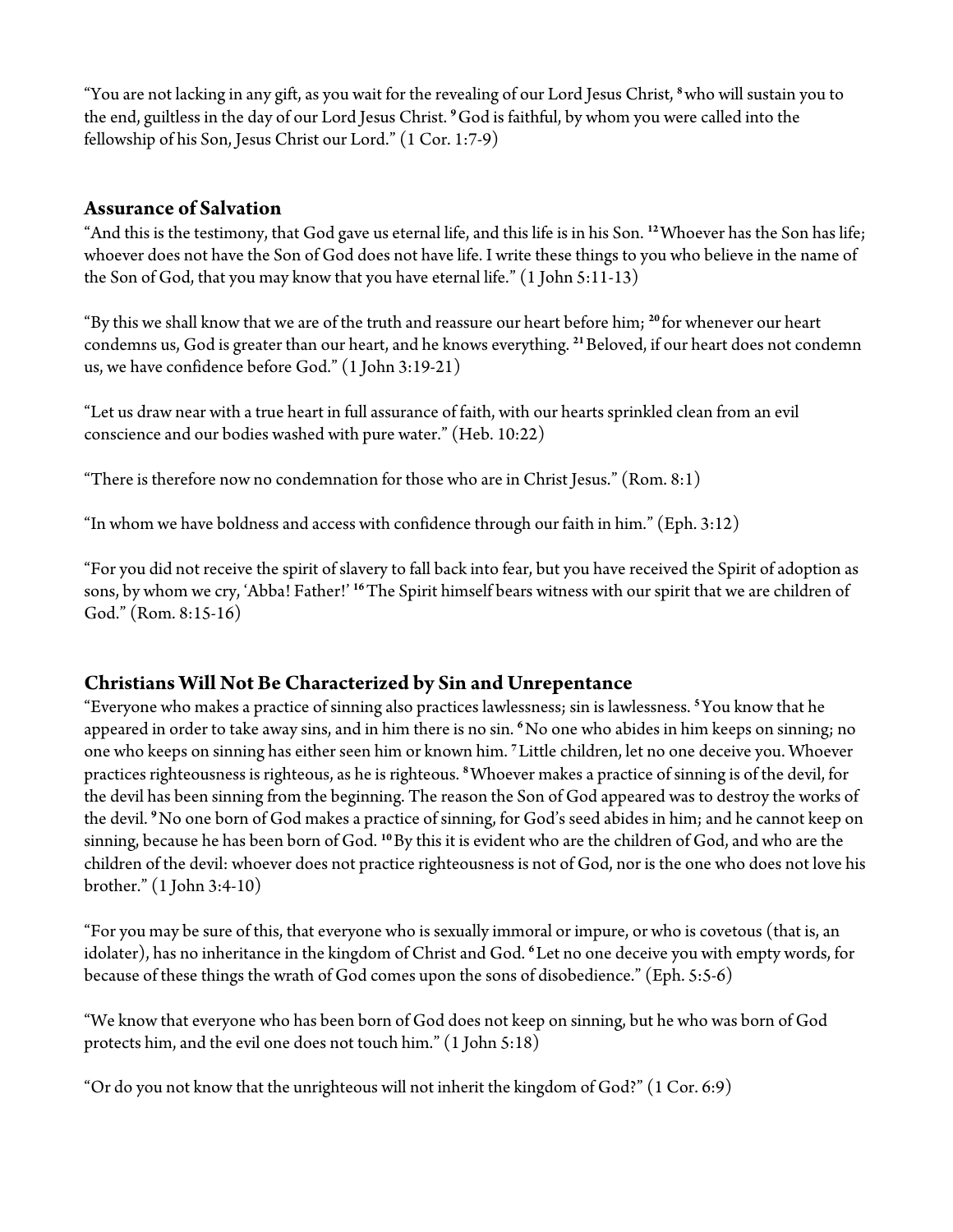### **Genuine vs False Faith**

1 Cor. 11:19; 1 John 2:19-20; Matt. 7:21-23; 15:8; John 2:23-25; 8:31; 2 John 9; Mark 4:3-6, 14-20.

"They went out from us, but they were not of us; for if they had been of us, they would have continued with us. But they went out, that it might become plain that they all are not of us. **<sup>20</sup>**But you have been anointed by the Holy One, and you all have knowledge." (1 John 2:19-20)

"for there must be factions among you in order that those who are genuine among you may be recognized." (1 Cor. 11:19)

"Not everyone who says to me, 'Lord, Lord,' will enter the kingdom of heaven, but the one who does the will of my Father who is in heaven. **<sup>22</sup>**On that day many will say to me, 'Lord, Lord, did we not prophesy in your name, and cast out demons in your name, and do many mighty works in your name?' **<sup>23</sup>**And then will I declare to them, 'I never knew you; depart from me, you workers of lawlessness.'" (Matt. 7:21-23)

"This people honors me with their lips, but their heart is far from me;" (Matt. 15:8

"Now when he was in Jerusalem at the Passover Feast, many believed in his name when they saw the signs that he was doing. **<sup>24</sup>**But Jesus on his part did not entrust himself to them, because he knew all people **<sup>25</sup>** and needed no one to bear witness about man, for he himself knew what was in man." (John 2:23-25)

"Everyone who goes on ahead and does not abide in the teaching of Christ, does not have God." (2 John 9)

"The sower sows the word. **<sup>15</sup>**And these are the ones along the path, where the word is sown: when they hear, Satan immediately comes and takes away the word that is sown in them. **<sup>16</sup>**And these are the ones sown on rocky ground: the ones who, when they hear the word, immediately receive it with joy. **<sup>17</sup>**And they have no root in themselves, but endure for a while; then, when tribulation or persecution arises on account of the word, immediately they fall away. **<sup>18</sup>**And others are the ones sown among thorns. They are those who hear the word, <sup>19</sup> but the cares of the world and the deceitfulness of riches and the desires for other things enter in and choke the word, and it proves unfruitful. **<sup>20</sup>**But those that were sown on the good soil are the ones who hear the word and accept it and bear fruit, thirtyfold and sixtyfold and a hundredfold." (Mark 4:14-20)